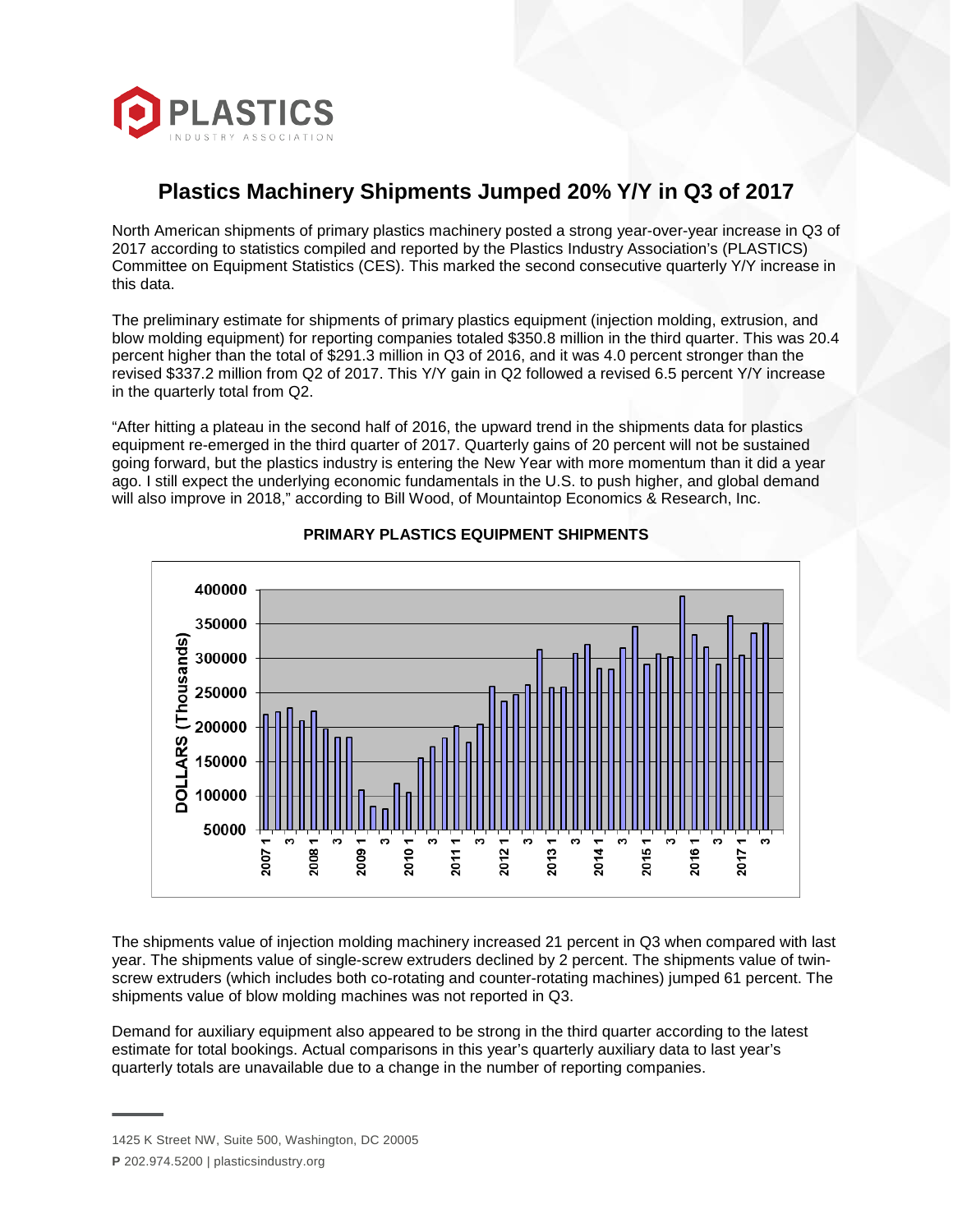The strong results in the CES machinery data in the third quarter were matched by solid gains in two other data series that track the U.S. industrial machinery sector. According to data compiled by the Census Bureau, the total value for new orders of US industrial machinery escalated 8 percent in Q3 of 2017 when compared with last year. And according to data compiled and reported by the Bureau of Economic Analysis (BEA), business investment in industrial equipment increased 7.6 percent (seasonally-adjusted, annualized rate) in Q3 of 2017 when compared with the previous year.

The CES also conducts a quarterly survey of plastics machinery suppliers that asks about their future expectations. According to the Q3 survey, 87 percent of respondents expect market conditions to either hold steady or get better during the next year. This is up slightly from 86 percent in Q2.

Global market conditions in the coming year are expected to come in steady-to-better. This is a bit more optimistic than the outlook in Q2. Expectations for North America improved slightly. Expectations for Latin America and Europe were little changed. Expectations for Mexico declined, but there was a big increase in positive sentiment for Asia in the coming year.

The respondents to the Q3 survey currently expect that packaging will be the strongest end-market in the coming year. The outlook for demand from the electronics sector also improved. The outlook for all other major end-markets called for steady-to-better conditions.



# # #

The industry and survey analysis that appears in this media report was contributed by Bill Wood of Mountaintop Economics & Research, Inc., a supplier of market analyses and forecasts for decision makers in the plastics Industry. Mr. Wood is a plastics market economist with more than 30 years of experience in industrial market analysis and forecasting. [\(billwood@plasticseconomics.com\)](mailto:billwood@plasticseconomics.com)

<sup>1425</sup> K Street NW, Suite 500, Washington, DC 20005

**P** 202.974.5200 | **F** 202.296.7005 | www.plasticsindustry.org